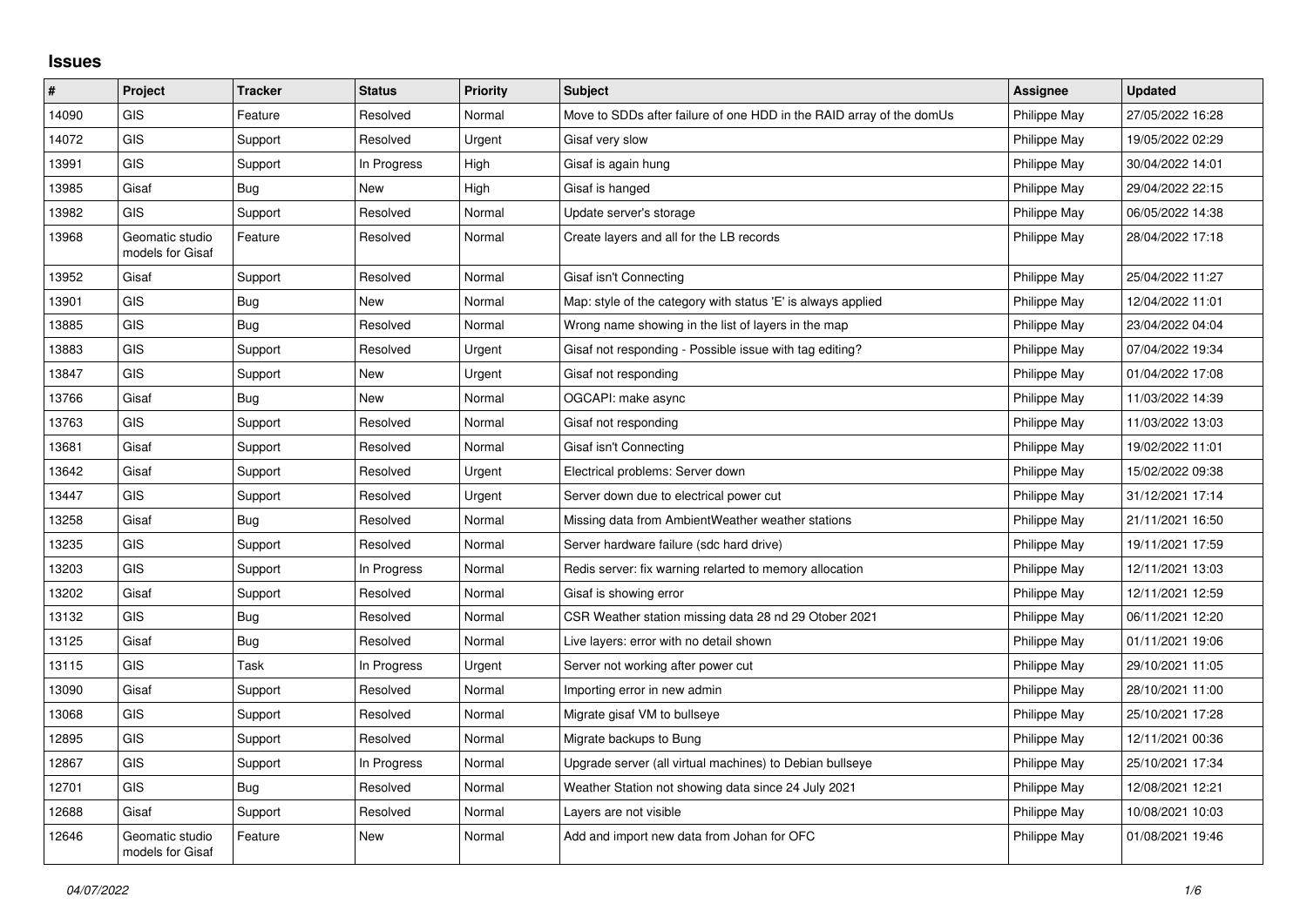| $\vert$ # | Project                             | <b>Tracker</b> | <b>Status</b> | <b>Priority</b> | <b>Subject</b>                                                                            | <b>Assignee</b> | <b>Updated</b>   |
|-----------|-------------------------------------|----------------|---------------|-----------------|-------------------------------------------------------------------------------------------|-----------------|------------------|
| 12491     | Gisaf                               | Feature        | Resolved      | Normal          | Measure distances on the map                                                              | Philippe May    | 11/07/2021 11:51 |
| 12075     | <b>GIS</b>                          | Feature        | Resolved      | High            | CSR Weather Station not showing since 22 of april 2021                                    | Philippe May    | 29/04/2021 15:34 |
| 12051     | <b>GIS</b>                          | Support        | New           | Normal          | Update pgadmin                                                                            | Philippe May    | 22/04/2021 12:57 |
| 12049     | <b>GIS</b>                          | <b>Bug</b>     | Resolved      | Immediate       | Gisaf Error                                                                               | Philippe May    | 22/04/2021 10:39 |
| 11907     | Gisaf                               | Feature        | Resolved      | Normal          | Allow specific project list for custom models                                             | Philippe May    | 19/03/2021 16:13 |
| 11898     | <b>GIS</b>                          | Support        | <b>New</b>    | Normal          | Add Aurogreen Weather Station                                                             | Philippe May    | 17/03/2021 12:10 |
| 11886     | Gisaf                               | Support        | Resolved      | Normal          | Pandas resample deprecation warning                                                       | Philippe May    | 16/03/2021 12:49 |
| 11762     | Gisaf                               | Feature        | Resolved      | Normal          | Switch from Mapbox to Maplibre                                                            | Philippe May    | 20/11/2021 15:21 |
| 11678     | Geomatic studio<br>models for Gisaf | Feature        | New           | Normal          | Add new models for AVES                                                                   | Philippe May    | 02/02/2021 12:13 |
| 11649     | Gisaf                               | Feature        | Resolved      | Normal          | Wells timeline dashboard misc. improvements                                               | Philippe May    | 27/01/2021 15:47 |
| 11577     | Gisaf                               | Feature        | Resolved      | Normal          | Dashboard: multiple sections per page                                                     | Philippe May    | 27/01/2021 12:37 |
| 11506     | <b>GIS</b>                          | Documentation  | New           | Normal          | Article on wells levels graphs                                                            | Philippe May    | 21/12/2020 16:41 |
| 11486     | <b>GIS</b>                          | Feature        | New           | Normal          | Button Labels for wells details                                                           | Philippe May    | 21/12/2020 10:26 |
| 11457     | Gisaf                               | Support        | Resolved      | Normal          | Building Shed and Retaining Walls are not showing in a map                                | Philippe May    | 14/12/2020 19:52 |
| 11449     | Gisaf                               | Feature        | Resolved      | Normal          | Strip extra characters when importing survey CSV files                                    | Philippe May    | 10/12/2020 01:06 |
| 11081     | Gisaf                               | Support        | New           | Normal          | Gisaf doesn't allowed multiple reconciliation                                             | Philippe May    | 01/10/2020 15:00 |
| 11071     | Gisaf                               | Support        | New           | Normal          | Reconciliation: cannot find some points                                                   | Philippe May    | 01/10/2020 13:03 |
| 10991     | Gisaf                               | Bug            | New           | Normal          | Graph of Average rainfall by month in Dashboard - limited viewing area when<br>zooming in | Philippe May    | 17/09/2020 14:49 |
| 10948     | Gisaf                               | Feature        | Resolved      | Normal          | Add WMS3 server capabilities (with pygeoapi)                                              | Philippe May    | 14/09/2020 16:59 |
| 10920     | Gisaf                               | Feature        | Resolved      | Normal          | Add option to display labels on the map                                                   | Philippe May    | 07/09/2020 11:54 |
| 10862     | <b>GIS</b>                          | <b>Bug</b>     | New           | Normal          | Fix the issues resulted from import point bug                                             | Philippe May    | 05/09/2020 15:11 |
| 10830     | Gisaf                               | <b>Bug</b>     | Resolved      | Normal          | Import issue with raw survey points                                                       | Philippe May    | 30/08/2020 14:45 |
| 10829     | Gisaf                               | <b>Bug</b>     | Resolved      | Normal          | Missing symbols                                                                           | Philippe May    | 24/08/2020 12:34 |
| 10819     | Gisaf                               | Bug            | Resolved      | Normal          | Evergreen well: popup showing "null" instead of location, status, type                    | Philippe May    | 23/08/2020 23:44 |
| 10741     | Gisaf                               | Feature        | Resolved      | Normal          | Add a way for changing status of a feature, given its original id                         | Philippe May    | 16/09/2020 17:35 |
| 10740     | Gisaf                               | Bug            | Resolved      | Normal          | Change status: issue with projection system                                               | Philippe May    | 17/09/2020 14:34 |
| 10732     | Gisaf                               | Bug            | Resolved      | Normal          | Wind Speed unit                                                                           | Philippe May    | 04/08/2020 16:52 |
| 10728     | Gisaf                               | Bug            | Resolved      | Normal          | Cannot download CSV for values                                                            | Philippe May    | 03/08/2020 15:49 |
| 10693     | <b>GIS</b>                          | Support        | Resolved      | Normal          | Wrong geometry type for category R54                                                      | Philippe May    | 30/07/2020 12:00 |
| 10675     | Gisaf                               | Feature        | Resolved      | Normal          | Add attribution on map                                                                    | Philippe May    | 04/07/2021 13:58 |
| 10569     | Gisaf                               | Feature        | Resolved      | Normal          | <b>Well Masterfile/Repository</b>                                                         | Philippe May    | 19/12/2020 17:10 |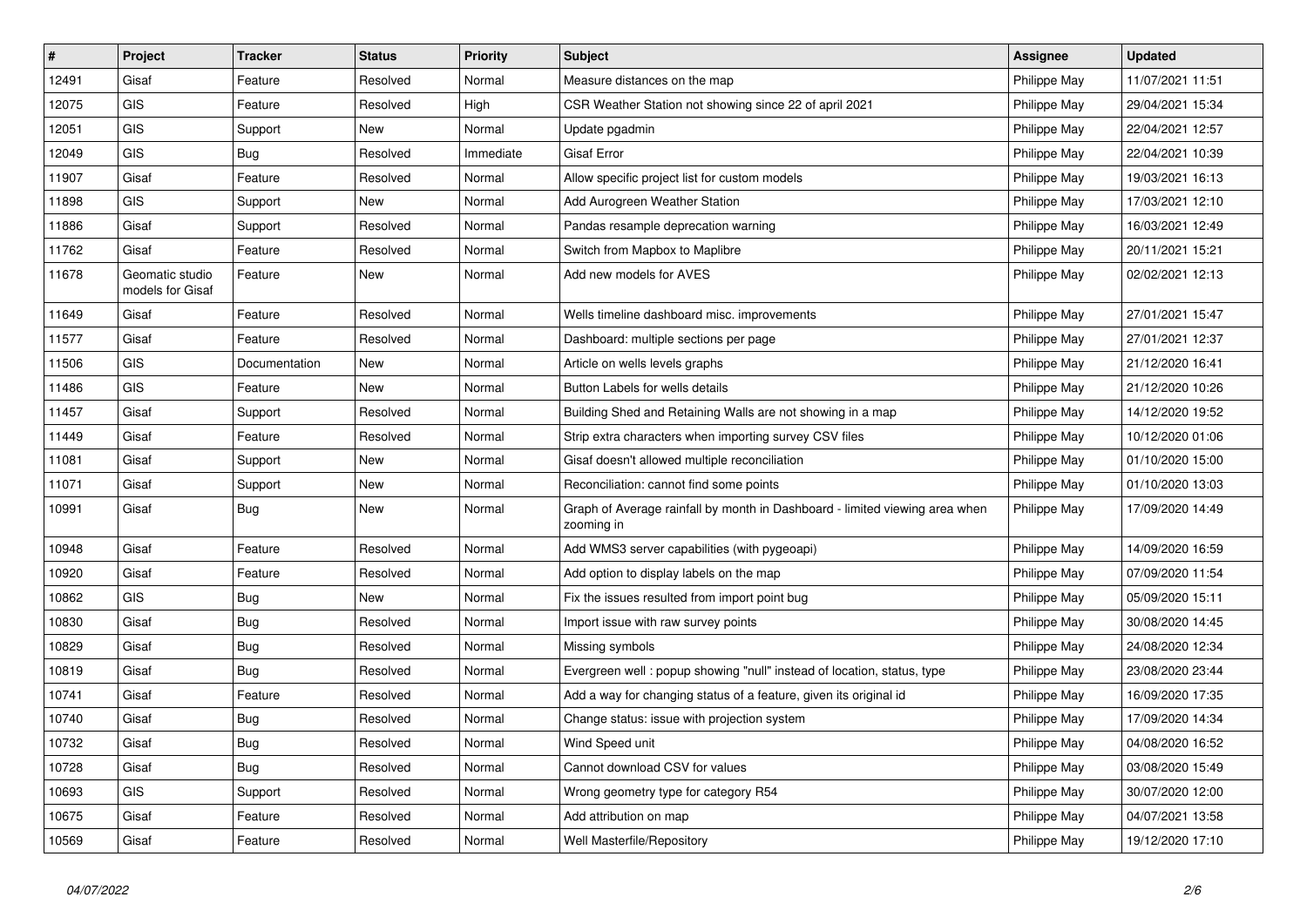| #     | Project    | <b>Tracker</b> | <b>Status</b> | <b>Priority</b> | Subject                                                                                                      | <b>Assignee</b> | <b>Updated</b>   |
|-------|------------|----------------|---------------|-----------------|--------------------------------------------------------------------------------------------------------------|-----------------|------------------|
| 10539 | Gisaf      | <b>Bug</b>     | Resolved      | Normal          | New basket admin: the metadata (surveyor, etc) aren't populated from raw<br>points when importing shapefiles | Philippe May    | 15/07/2020 15:02 |
| 10536 | Gisaf      | Feature        | Resolved      | Normal          | Migrate PlottableModel.Actions.download csv value to plugins                                                 | Philippe May    | 15/07/2020 15:07 |
| 10439 | Gisaf      | <b>Bug</b>     | Resolved      | Normal          | Reconciliation: use categories instead of layers                                                             | Philippe May    | 27/06/2020 05:21 |
| 10407 | Gisaf      | Bug            | Resolved      | Normal          | Live layer DXF export: missing reprojection                                                                  | Philippe May    | 23/06/2020 04:24 |
| 10400 | Gisaf      | <b>Bug</b>     | Resolved      | Normal          | Map search: works only once                                                                                  | Philippe May    | 24/06/2020 12:05 |
| 10364 | Gisaf      | Support        | New           | Normal          | Reconcile the reconciliations                                                                                | Philippe May    | 17/06/2020 17:27 |
| 10360 | Gisaf      | Bug            | Resolved      | Normal          | Cannot import survey: accuracy issue                                                                         | Philippe May    | 17/06/2020 01:29 |
| 10337 | Gisaf      | <b>Bug</b>     | Resolved      | Normal          | Custom layers with a "status" column not displayed on the map                                                | Philippe May    | 13/06/2020 17:36 |
| 10331 | Gisaf      | Feature        | Resolved      | Normal          | Reconciliation: sort layer by alphabetical order                                                             | Philippe May    | 12/06/2020 17:45 |
| 10323 | <b>GIS</b> | <b>Bug</b>     | Resolved      | Normal          | Survey points from Eric Chacra: misc issues                                                                  | Philippe May    | 03/08/2020 13:11 |
| 10306 | Gisaf      | Bug            | Resolved      | Normal          | Logout not working                                                                                           | Philippe May    | 11/06/2020 12:13 |
| 10291 | GIS        | Support        | In Progress   | Normal          | Vacuum DB at reboot                                                                                          | Philippe May    | 29/10/2021 11:44 |
| 10289 | Gisaf      | Bug            | Resolved      | Normal          | New basket: cannot import raingauge Excel sheet                                                              | Philippe May    | 11/06/2020 12:17 |
| 10224 | Gisaf      | Support        | Resolved      | Normal          | Update gs.basemaps in Jupyter notebooks                                                                      | Philippe May    | 14/06/2021 16:15 |
| 10214 | Gisaf      | Support        | <b>New</b>    | Normal          | <b>Multiple Reconciliations</b>                                                                              | Philippe May    | 27/05/2020 16:12 |
| 10213 | Gisaf      | <b>Bug</b>     | Resolved      | Normal          | Point showing in the reconciliation pop-up but error while reconciling                                       | Philippe May    | 26/06/2020 14:37 |
| 10182 | Gisaf      | Feature        | Resolved      | Normal          | Function to change status of surveyed features                                                               | Philippe May    | 15/07/2020 15:10 |
| 10180 | Gisaf      | Bug            | Resolved      | Normal          | Error importing Johan's shapefile                                                                            | Philippe May    | 27/05/2020 15:34 |
| 10153 | <b>GIS</b> | Support        | Resolved      | Normal          | Postgis access for Selvarani in QGis                                                                         | Philippe May    | 23/05/2020 12:05 |
| 10152 | Gisaf      | Feature        | Resolved      | Normal          | wells list in Measures Tab with only wells having measures                                                   | Philippe May    | 10/06/2020 15:05 |
| 10151 | GIS        | Feature        | Resolved      | Normal          | PG ADMIN installation on server                                                                              | Philippe May    | 23/05/2020 12:04 |
| 10149 | Gisaf      | Bug            | Resolved      | Normal          | Import basket: fix authorization auto import                                                                 | Philippe May    | 09/06/2020 23:09 |
| 10140 | Gisaf      | <b>Bug</b>     | New           | Normal          | Admin: sort out manager role                                                                                 | Philippe May    | 19/05/2020 19:22 |
| 10125 | Gisaf      | <b>Bug</b>     | Resolved      | Normal          | Feature with Status other than existing, not showing in the map (example: future<br>building outline)        | Philippe May    | 20/05/2020 04:05 |
| 10123 | Gisaf      | <b>Bug</b>     | Resolved      | Normal          | Basket Upload: store not saved                                                                               | Philippe May    | 19/05/2020 17:36 |
| 10122 | Gisaf      | <b>Bug</b>     | Resolved      | Normal          | Reconciliation: missing categories                                                                           | Philippe May    | 19/05/2020 02:53 |
| 10014 | Gisaf      | Feature        | Resolved      | Normal          | Interity checks                                                                                              | Philippe May    | 19/05/2020 19:23 |
| 9944  | Gisaf      | Feature        | Resolved      | Normal          | Admin: manage categories                                                                                     | Philippe May    | 10/04/2020 12:06 |
| 9789  | Gisaf      | Feature        | New           | Normal          | Login: put in a dialog                                                                                       | Philippe May    | 28/02/2020 04:28 |
| 9749  | Gisaf      | Feature        | New           | Normal          | Strip extra characters in graphQL queries                                                                    | Philippe May    | 07/09/2020 12:48 |
| 9603  | Gisaf      | <b>Bug</b>     | New           | Normal          | Map: clean memory after removing layer                                                                       | Philippe May    | 20/01/2020 13:05 |
| 9602  | Gisaf      | Bug            | Resolved      | Normal          | Map: ability to cancel download                                                                              | Philippe May    | 20/01/2020 18:32 |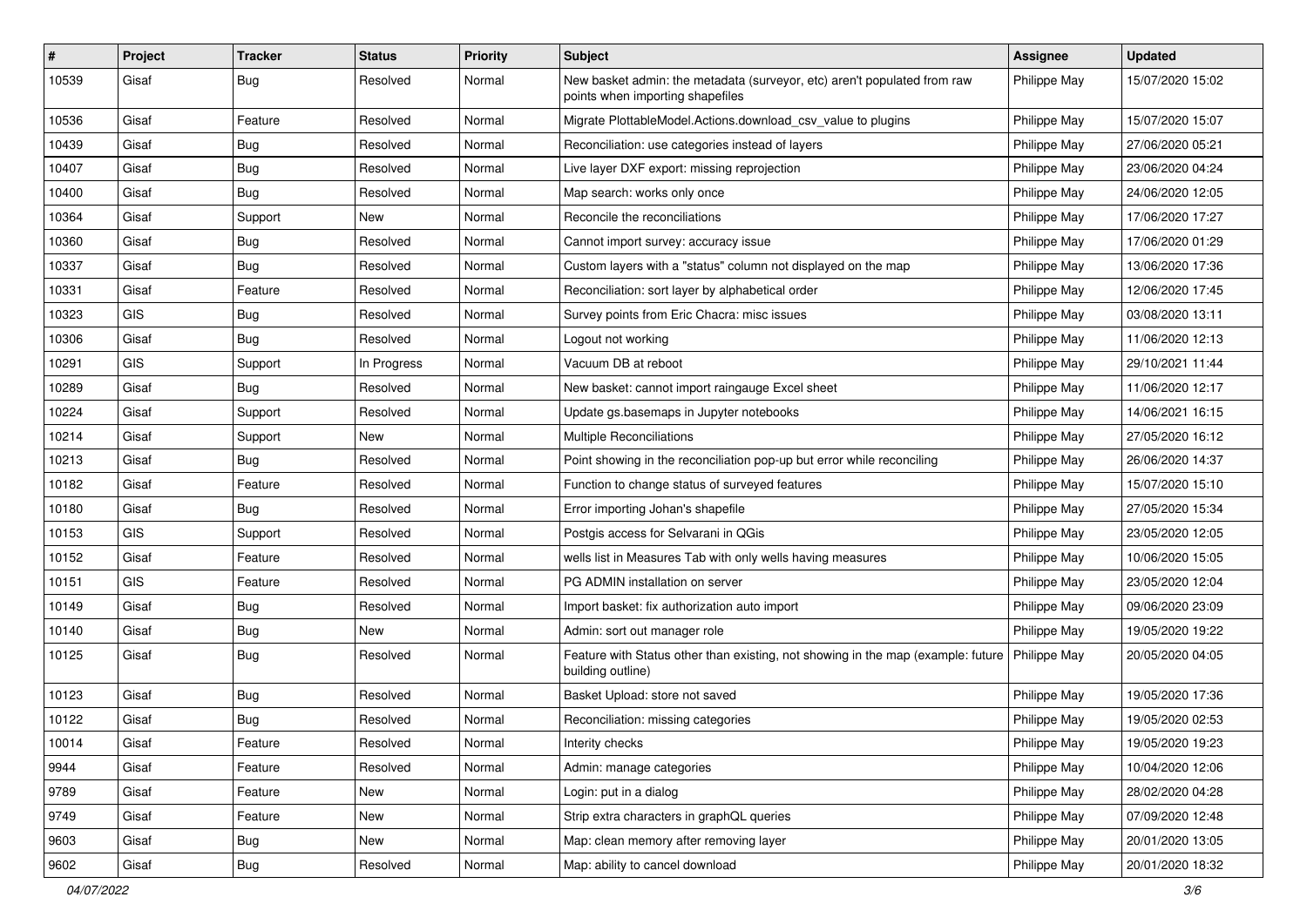| $\vert$ # | Project                             | <b>Tracker</b> | <b>Status</b> | <b>Priority</b> | Subject                                                                              | Assignee     | <b>Updated</b>   |
|-----------|-------------------------------------|----------------|---------------|-----------------|--------------------------------------------------------------------------------------|--------------|------------------|
| 9592      | Gisaf                               | Support        | Resolved      | Urgent          | Follow up migration                                                                  | Philippe May | 19/01/2020 13:42 |
| 9563      | Gisaf                               | Feature        | Resolved      | Normal          | Live layers: add option to link to a map feature                                     | Philippe May | 12/01/2020 22:22 |
| 9552      | Gisaf                               | Documentation  | Resolved      | Normal          | Weekly resampling - Starts on mondays                                                | Philippe May | 25/07/2020 17:12 |
| 9538      | Gisaf                               | Feature        | New           | Normal          | Download shapefile of raw survey points facility - TO BE REMOVED?                    | Philippe May | 07/01/2020 14:35 |
| 9534      | Gisaf                               | Feature        | Resolved      | Normal          | GeoJson store: systematically use geodataframes                                      | Philippe May | 07/01/2020 16:51 |
| 9519      | Gisaf                               | Bug            | Resolved      | Normal          | Map info: fix icons                                                                  | Philippe May | 02/01/2020 13:11 |
| 9517      | Gisaf                               | Feature        | Resolved      | Normal          | Tags: add location                                                                   | Philippe May | 03/01/2020 11:54 |
| 9516      | Gisaf                               | Feature        | Resolved      | Normal          | Map: add option to grab link to the selected feature                                 | Philippe May | 02/01/2020 15:42 |
| 9510      | Gisaf                               | Feature        | Resolved      | Normal          | Automatically resample to daily when there's too much data                           | Philippe May | 01/01/2020 14:12 |
| 9509      | Gisaf                               | Feature        | Resolved      | Normal          | Update angular-plotly to 1.5.0                                                       | Philippe May | 04/01/2020 12:05 |
| 9493      | Gisaf                               | <b>Bug</b>     | Resolved      | Normal          | Plotly png download resize frame                                                     | Philippe May | 26/12/2019 16:37 |
| 9483      | Gisaf                               | Support        | New           | Normal          | Performance: writing gpkg is slower than shapefiles                                  | Philippe May | 08/01/2020 11:15 |
| 9466      | Gisaf                               | Support        | Resolved      | Normal          | Rename "altitude" to "elevation"                                                     | Philippe May | 08/01/2020 11:27 |
| 9465      | Gisaf                               | <b>Bug</b>     | Resolved      | Normal          | Export plots to PNG missing axis labels                                              | Philippe May | 08/01/2020 11:35 |
| 9463      | GIS                                 | Support        | Resolved      | Normal          | Setup a weather station in Kalpana                                                   | Philippe May | 02/11/2021 15:08 |
| 9292      | GIS                                 | Support        | Resolved      | Normal          | Server upgrade to buster                                                             | Philippe May | 13/11/2019 12:29 |
| 9220      | GIS                                 | Feature        | Resolved      | High            | Setting the daily resampling of weather data starting from 8.30 am                   | Philippe May | 08/01/2020 17:57 |
| 9036      | Gisaf                               | <b>Bug</b>     | Resolved      | Normal          | Fix login indicator                                                                  | Philippe May | 03/10/2019 15:15 |
| 8756      | Gisaf                               | <b>Bug</b>     | Resolved      | Normal          | Map: handle errors when layers (eg, in base maps) don't actually exist               | Philippe May | 02/08/2019 16:40 |
| 8721      | Gisaf                               | Feature        | New           | Normal          | Survey data basket: handle the case when more than one file in the basket per<br>day | Philippe May | 14/10/2020 17:01 |
| 8669      | Gisaf                               | Feature        | Resolved      | Normal          | Groups of map layers                                                                 | Philippe May | 26/07/2019 10:51 |
| 8630      | Gisaf                               | Feature        | Resolved      | Normal          | Map: add option for filter with status                                               | Philippe May | 10/07/2019 16:49 |
| 8504      | GIS                                 | Support        | Resolved      | Normal          | Clean data from the weather station                                                  | Philippe May | 04/07/2019 17:05 |
| 8450      | GIS                                 | Support        | Resolved      | Normal          | Unable to Load Jupyter Lab                                                           | Philippe May | 10/06/2019 15:52 |
| 8246      | GIS                                 | Support        | Resolved      | Normal          | Server down?                                                                         | Philippe May | 06/05/2019 15:45 |
| 8231      | Gisaf                               | <b>Bug</b>     | Resolved      | Normal          | Fix status in table definition of new categories                                     | Philippe May | 03/05/2019 17:26 |
| 8096      | Geomatic studio<br>models for Gisaf | Task           | Resolved      | Normal          | Creating a Gkpg/shp for elevation points in Basins with category as an attribute     | Philippe May | 24/05/2019 16:57 |
| 7957      | GIS                                 | <b>Bug</b>     | Feedback      | High            | Export polygon shapefiles do not show "holes"                                        | Philippe May | 04/04/2019 16:14 |
| 7936      | Geomatic studio<br>models for Gisaf | Task           | Resolved      | Normal          | Add the wastewater type to the origin                                                | Philippe May | 19/03/2019 23:56 |
| 7935      | Geomatic studio<br>models for Gisaf | Task           | Resolved      | Normal          | Template components in order                                                         | Philippe May | 20/03/2019 15:18 |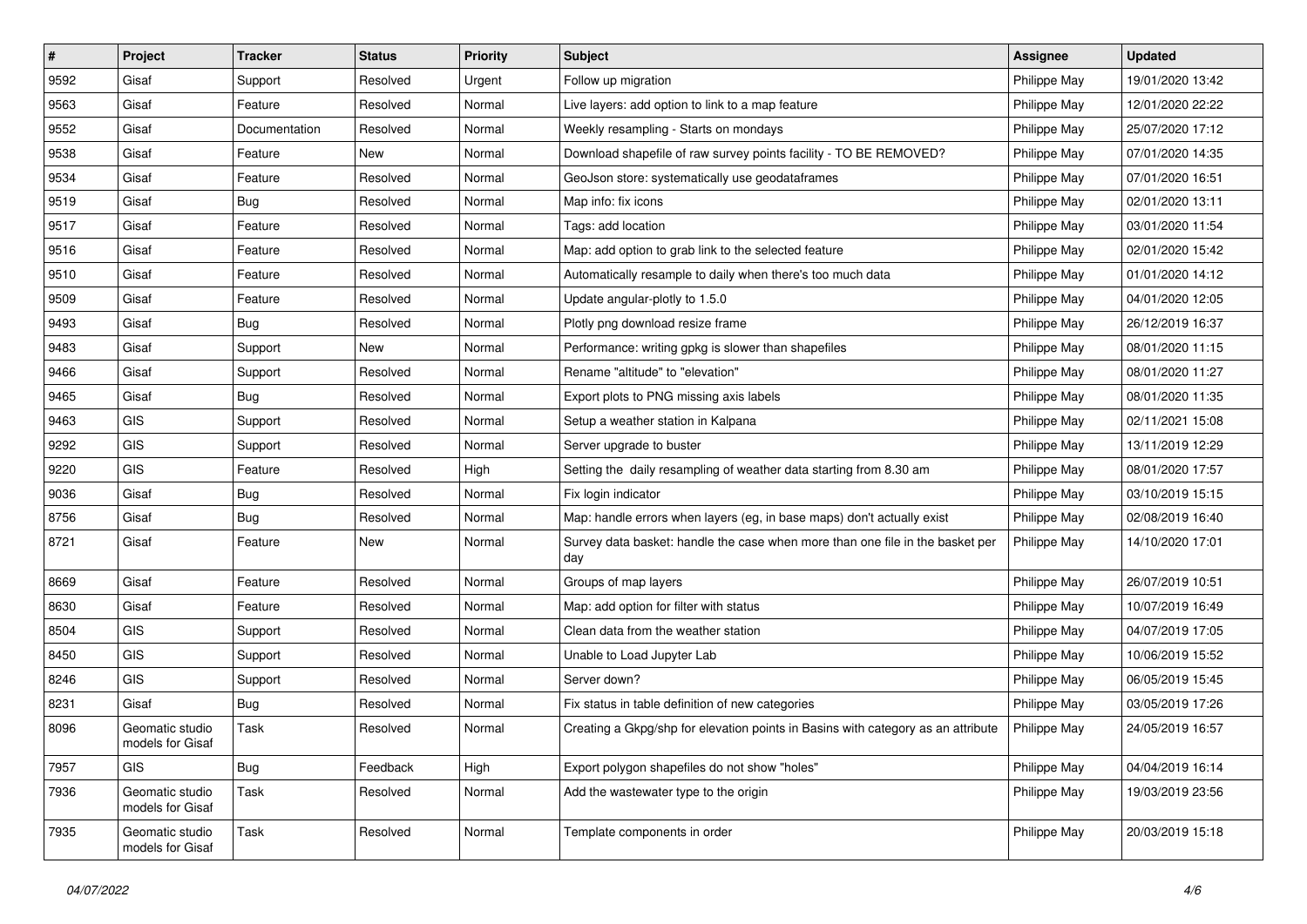| $\vert$ # | Project                             | <b>Tracker</b> | <b>Status</b> | <b>Priority</b> | <b>Subject</b>                                                   | <b>Assignee</b> | <b>Updated</b>   |
|-----------|-------------------------------------|----------------|---------------|-----------------|------------------------------------------------------------------|-----------------|------------------|
| 7853      | <b>GIS</b>                          | Support        | New           | Normal          | Install OpenDroneMap and WebODM                                  | Philippe May    | 09/05/2019 15:57 |
| 7813      | Gisaf                               | Documentation  | Resolved      | Normal          | Including credits for ESRI basemap (Sat, Highways, Labels)       | Philippe May    | 05/03/2019 12:39 |
| 7763      | <b>GIS</b>                          | Feature        | Feedback      | Normal          | Infrastructure: migrate old-admin to the same server than gisaf  | Philippe May    | 25/02/2019 11:11 |
| 7725      | Geomatic studio<br>models for Gisaf | Feature        | Resolved      | Normal          | Add a button for generating reports                              | Philippe May    | 25/02/2019 13:08 |
| 7711      | Geomatic studio<br>models for Gisaf | Feature        | Resolved      | Normal          | Add fields to component types                                    | Philippe May    | 25/02/2019 13:06 |
| 7710      | Geomatic studio<br>models for Gisaf | Feature        | Resolved      | Normal          | Add fields to the individual components                          | Philippe May    | 25/02/2019 13:07 |
| 7709      | Geomatic studio<br>models for Gisaf | Feature        | Resolved      | Normal          | Waste water treatment plant improvements                         | Philippe May    | 19/03/2019 23:58 |
| 7696      | Geomatic studio<br>models for Gisaf | Feature        | Resolved      | Normal          | HT Cables shapefile from Johan                                   | Philippe May    | 25/02/2019 18:54 |
| 7584      | Gisaf                               | Bug            | In Progress   | Normal          | Error with large integers (graphql)                              | Philippe May    | 20/09/2019 10:52 |
| 7554      | GIS                                 | <b>Bug</b>     | Resolved      | Normal          | Cannot auto import points for project RZ                         | Philippe May    | 04/02/2019 16:31 |
| 7552      | GIS                                 | <b>Bug</b>     | Resolved      | Normal          | error in auto import of raw points to point shapefiles           | Philippe May    | 05/02/2019 11:13 |
| 7551      | GIS                                 | Bug            | Resolved      | Normal          | error while downloading shapefiles from gisaf                    | Philippe May    | 06/02/2019 09:10 |
| 7527      | Gisaf                               | Feature        | Resolved      | Normal          | Give an option to resample data for graphs (eg. rain gauge)      | Philippe May    | 07/03/2019 16:24 |
| 7402      | <b>GIS</b>                          | Support        | New           | Normal          | Integrate data from well probes                                  | Philippe May    | 10/01/2019 11:12 |
| 7379      | Gisaf                               | Feature        | New           | Low             | Make Gisaf installable (Progressive Web App)                     | Philippe May    | 02/02/2019 10:27 |
| 7343      | GIS                                 | Support        | Resolved      | Normal          | Add layer for locations                                          | Philippe May    | 02/02/2019 15:25 |
| 7161      | GIS                                 | Support        | In Progress   | Normal          | Setup remote backup                                              | Philippe May    | 19/12/2018 10:14 |
| 7156      | <b>GIS</b>                          | Support        | Resolved      | Normal          | Make server boot again                                           | Philippe May    | 05/02/2019 11:13 |
| 7120      | <b>GIS</b>                          | Support        | In Progress   | Normal          | High CPU usage on the server (dom0)                              | Philippe May    | 26/02/2019 13:10 |
| 6990      | GIS                                 | Support        | Resolved      | Normal          | Create a VM for Notebooks                                        | Philippe May    | 10/11/2018 15:57 |
| 6954      | <b>GIS</b>                          | Support        | Resolved      | Normal          | Create a VM for DB                                               | Philippe May    | 10/11/2018 16:02 |
| 6907      | Gisaf                               | Support        | New           | Low             | Study alternative for TileServer                                 | Philippe May    | 11/01/2020 11:45 |
| 6538      | Gisaf                               | Bug            | New           | Normal          | Well level: improve the form and input processing (dry checkbox) | Philippe May    | 12/03/2019 11:09 |
| 6494      | GIS                                 | Support        | Resolved      | Normal          | Add CC copyright on data                                         | Philippe May    | 31/08/2018 21:19 |
| 6099      | Gisaf                               | Feature        | New           | Low             | Sanic/Gino admin                                                 | Philippe May    | 07/03/2019 16:24 |
| 6090      | Gisaf                               | <b>Bug</b>     | New           | Low             | Polygon rendering issue                                          | Philippe May    | 07/03/2019 16:24 |
| 6069      | Gisaf                               | Task           | Resolved      | Normal          | wwtp output and flow component - output                          | Philippe May    | 22/06/2018 15:15 |
| 5988      | Gisaf                               | Bug            | Resolved      | Normal          | problem with the flow from origin of wastewater to the component | Philippe May    | 08/06/2018 15:14 |
| 5978      | GIS                                 | Task           | Resolved      | High            | Registration for Bangalore Open Street Map conference            | Philippe May    | 11/06/2018 11:56 |
| 5974      | Gisaf                               | Bug            | Resolved      | Normal          | Issues in uploading readings into GISAF using interface          | Philippe May    | 06/02/2019 09:25 |